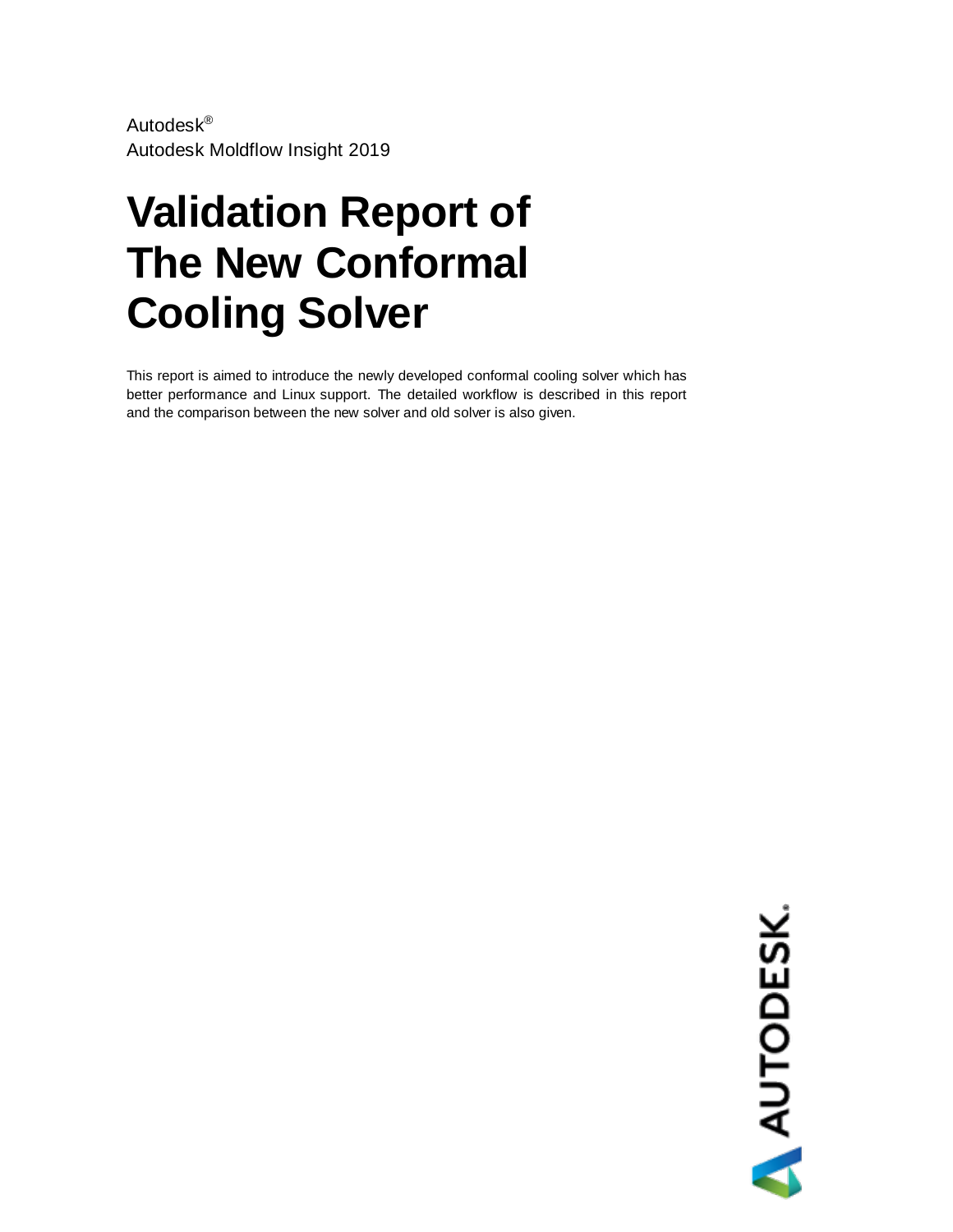### **Contents**

### **Contents**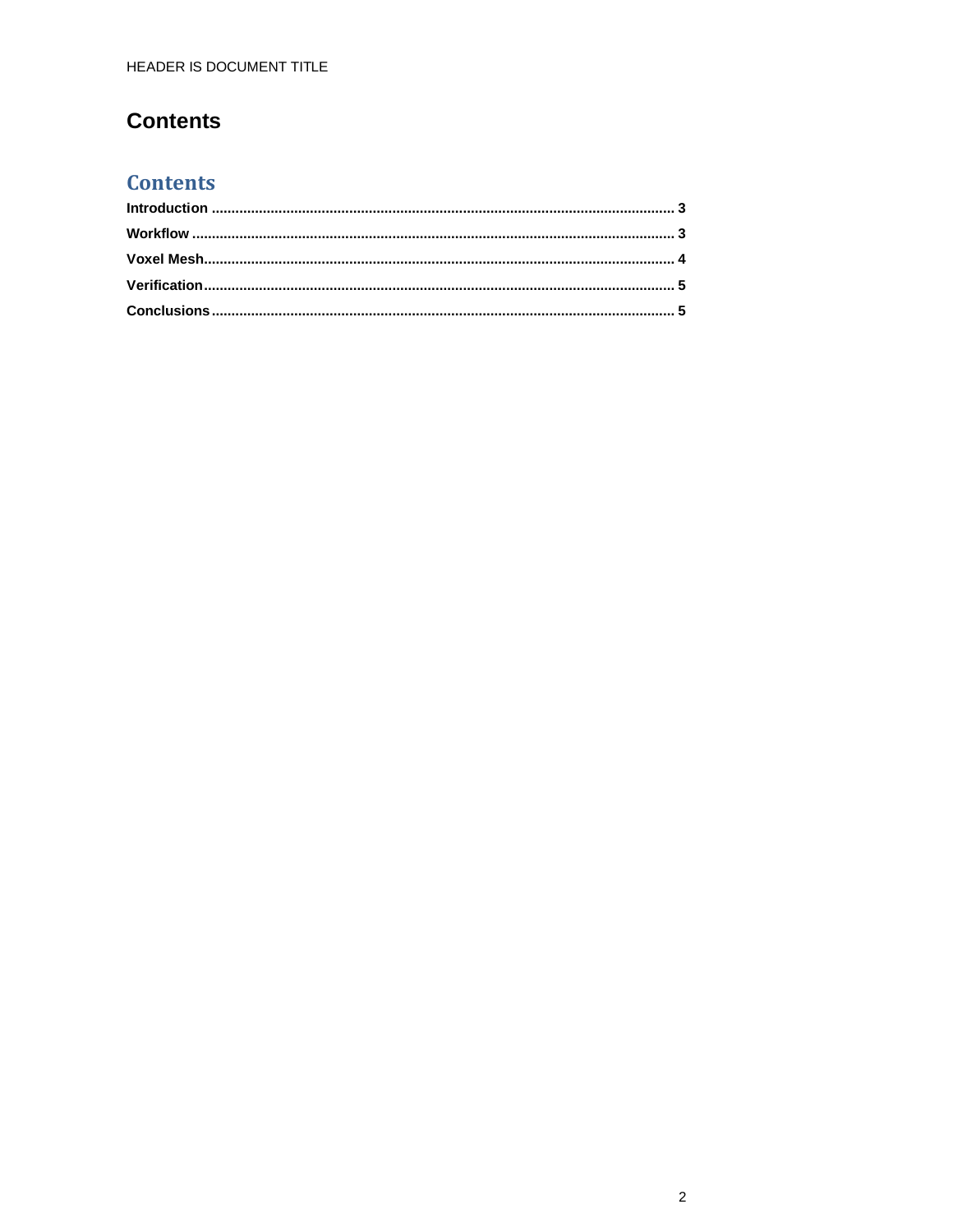### <span id="page-2-0"></span>Introduction

A new conformal cooling solver which solves the complex 3D printed cooling channels has been developed for 2019 release. This new solver is implemented with the highly parallelized code which can be faster than the existing solver, and this new solver also supports Linux.

### <span id="page-2-1"></span>**Workflow**

This new solver reuses the workflow of the existing conformal cooling solver with minimal changes hence is easy for users who have had the conformal cooling simulation experiences.

The steps for preparing the models are given below:

- 1) Import the 3D channel. The existing solver requires the 3D channel model must be CAD format, but the new solver loosens this requirement. The imported 3D channel can be more formats that can be meshed within Moldflow mesher.
- 2) Mesh the 3D channel. The existing solver uses the non-Moldflow-standard mesher to generate the mesh for conformal cooling channels. Again, the new solver loosens this requirement. The channel can be meshed with the existing method, or can also be meshed with the Moldflow standard mesher.
- 3) Set inlet and outlet boundary conditions for 3D channels. There is no change between the existing and new solvers. The new solver supports both the ordinary and rapid heating and cooling inlet boundary conditions.
- 4) Generate part and mold mesh.
- 5) Select conformal cooling solver. There is one extra option being added which allows user to select the existing conformal cooling solver and the new solver. The option can be found in the "Cool(FEM) Solver Parameters" dialog which is shown in figure 1.
- 6) Run analysis.
- 7) Check the results. There is no change between the existing and new solvers.

| Cool (FEM) Solver Parameters                           |             |                                       |        | $\mathbf{x}$ |  |  |
|--------------------------------------------------------|-------------|---------------------------------------|--------|--------------|--|--|
| Cycle averaged, part heat flux calculation             |             |                                       |        |              |  |  |
| Conduction solver                                      |             | • Number of part heat flux time steps | 6      | [3:500]      |  |  |
| Mold temperature convergence tolerance                 | 0.10000     | [0.00001:0.5]                         |        |              |  |  |
| Maximum number of mold temperature iterations          | 50          | [10:10000]                            |        |              |  |  |
| Number of threads for parallelization                  |             |                                       |        |              |  |  |
| Automatic                                              | ▼           |                                       |        |              |  |  |
| Include runners in automatic cooling time calculations |             |                                       |        |              |  |  |
| Minor Loss                                             |             | Calculate minor losses                |        |              |  |  |
| Friction formula                                       | Swamee-Jain |                                       |        |              |  |  |
| Simulate gravity effect                                |             | Edit gravity direction                |        |              |  |  |
| Conformal cooling solver                               |             |                                       |        |              |  |  |
| <b>FEM</b> solver                                      |             |                                       |        |              |  |  |
| <b>FEM</b> solver<br>Voxel solver                      |             |                                       |        |              |  |  |
|                                                        |             |                                       |        |              |  |  |
|                                                        |             | OK                                    | Cancel | <b>Help</b>  |  |  |
|                                                        |             |                                       |        |              |  |  |

Figure 1 Conformal cooling solver selection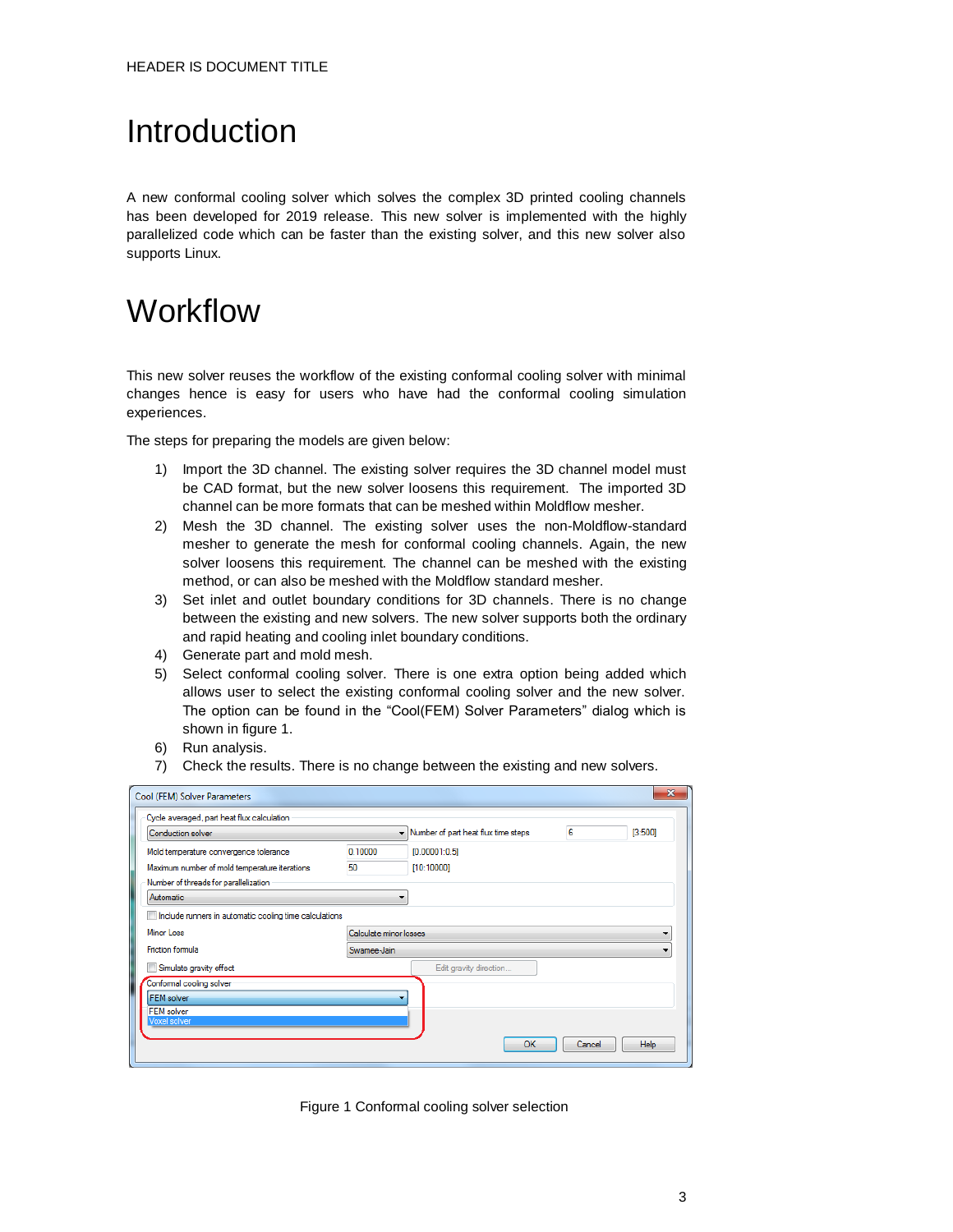### <span id="page-3-0"></span>Voxel Mesh

Different with the tetrahedron and wedge meshes used in the existing conformal cooling solver, this new solver uses the "voxel mesh" technology. The voxel solver reads in the channel mesh and generate the voxel mesh based on it. The red region in figure 2 represents the original mesh and the blue region represents the voxel mesh. The new voxel solver solves the channel over the voxel domain.



Figure 2 Voxelization

It can be seen from figure 2 that the voxel needs to be fine enough to represent the geometry accurately. The accuracy can be improved with the increase of the number of voxels, but more number of voxels also means the longer solve time and more memory usage. Hence the appropriate number of voxels is important. The solver provides two options to set the number of voxels: automatic and specified as shown in figure 3.

|                                                           |                  |                                        | 6                                                               | [3:500]    |  |
|-----------------------------------------------------------|------------------|----------------------------------------|-----------------------------------------------------------------|------------|--|
| 0.10000                                                   | [0.00001:0.5]    |                                        |                                                                 |            |  |
| 50                                                        | [10:10000]       |                                        |                                                                 |            |  |
|                                                           |                  |                                        |                                                                 |            |  |
|                                                           |                  |                                        |                                                                 |            |  |
| Im Include runners in automatic cooling time calculations |                  |                                        |                                                                 |            |  |
|                                                           |                  |                                        |                                                                 |            |  |
| Swamee-Jain                                               |                  |                                        |                                                                 |            |  |
|                                                           |                  |                                        |                                                                 |            |  |
|                                                           |                  |                                        |                                                                 |            |  |
|                                                           | Voxel resolution | Specificed                             |                                                                 | [128:2048] |  |
|                                                           |                  | Automatic<br>Specificed                |                                                                 |            |  |
|                                                           |                  | Calculate minor losses<br>$\mathbf{r}$ | - Number of part heat flux time steps<br>Edit gravity direction | 256        |  |

Figure 3 Voxel size determination

The automatic voxel size option tries to generate the minimal number of voxel meshes but can still solve the channel accurately. This is the default option and works well for most cases. If the automatic voxel size option doesn't work well then user can specify the voxel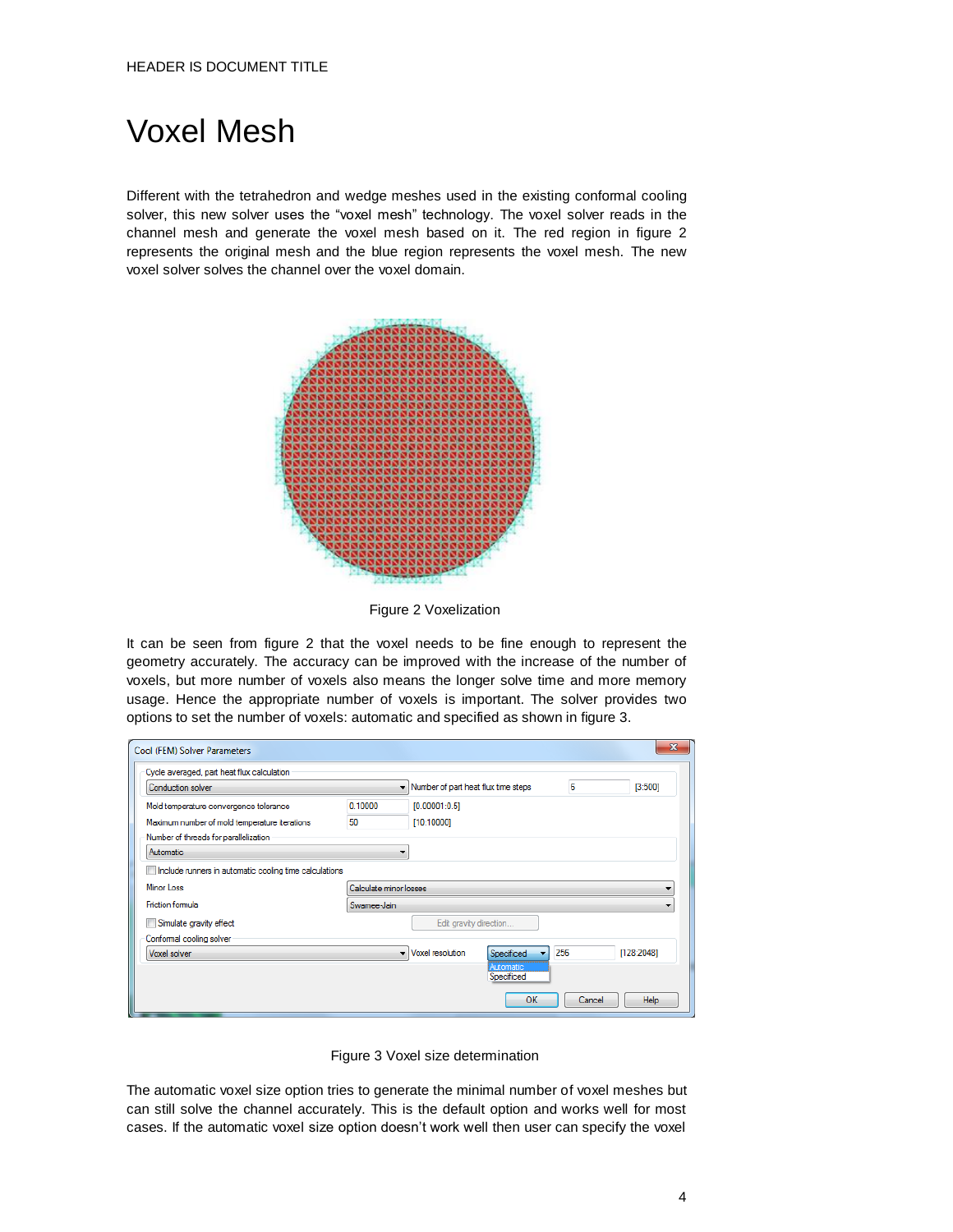resolution manually. The allowed range for the voxel resolution is between 128 to 2048 which means the number of voxels along the longest dimension is some value between 128 and 2048, and the default number of voxels along the longest dimension is 256.

## <span id="page-4-0"></span>**Verification**

A conformal model shown in figure 4 is checked against the old solver and new solver.



Figure 4 Conformal cooling model. Model courtesy of of http://www.hofmanninnovation.com.

Table 1 shows the comparison between the new solver and old solver. It can be seen that both solvers provide the equivalent accuracy but the new solver is faster than the old solver.

|                                                    | New solver | Old Solver   |
|----------------------------------------------------|------------|--------------|
| Cavity surface temperature – average $(^{\circ}C)$ | 32.1061    | 32.2745      |
| Mold exterior temperature – average $(°C)$         | 29.1538    | 29.1798      |
| Solve time                                         | $11$ min   | 4 hr, 39 min |

# <span id="page-4-1"></span>**Conclusions**

This report introduces the new voxel based conformal cooling solver. This new solver can be used as an alternative to the existing conformal cooling solver with equivalent accuracy and faster solve time.